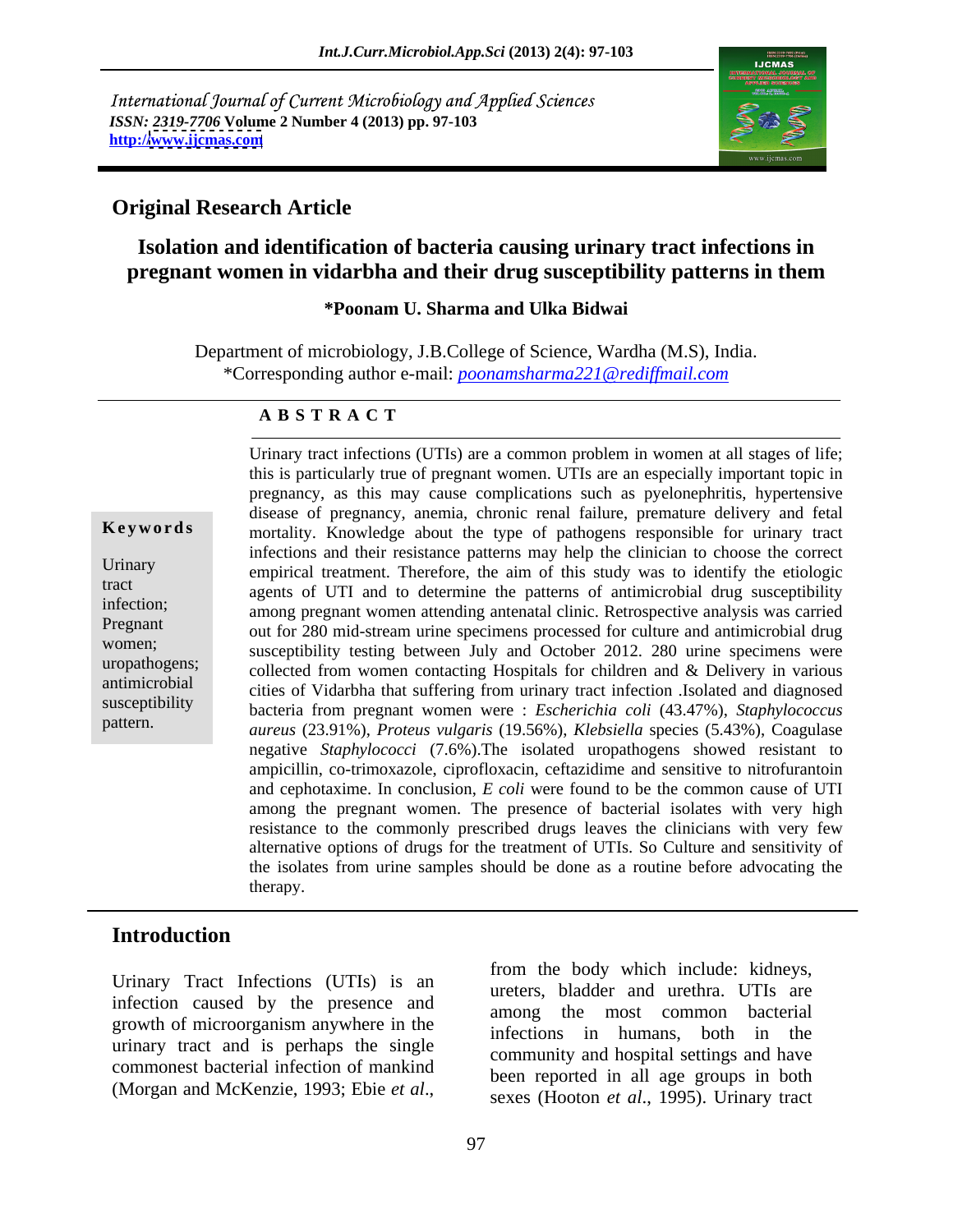infections (UTIs) are the most commonly diabetes, Medication or treatment to encountered infectious diseases by discourage resistance, cancer medicines, clinicians in developing countries with an steroids and organ transplant medications. estimated annual global incidence of at The clinical symptoms that appear on the least 250 million. UTI affects all age infected women, they are urinary tract groups, but women are more susceptible than men, due to short urethra, absence of prostatic secretion, pregnancy and easy Incontinence, Nocturia, Frequency, contamination of the urinary tract with Suprapubic pain, Lower back pain faecal flora. Untreated upper UTI in pregnancy carries

Pregnant women are more susceptible to rarely, mortality to the pregnant women UTI due to a number of factors including (NICE 2003). ureteral dilatation, increased bladder volume and decreased bladder tone, along contributes to increased urinary stasis and urine. The same state of the state of the state of the state of the state of the state of the state of the state

# **The two type of inflammation of the**

functional and unaccompanied disorders lead to a shortage in the immune defense mechanisms, on kidney and caused by

The three cases are important: Oddity obstruction, calculi, vesico – ureteric reflux, neurological abnormalities,

The presence of turbulence inhibition defense mechanism, such as disruption of susceptibility to antimicrobials from place

abdominal pain, Hematuria, Urinary hesitancy, Incontinence, Nocturia, Frequency, well documented risks of morbidity, and (NICE 2003).

with decreased ureteral tone which Enterobacteriaceae is the leading cause of ureterovesical reflux .Development of *Escherichia coli, Klebsiella* spp*, Proteus*  glycosuria seen in 70% of pregnant spp*., Enterobacter* sp. Failure to treat women encourages bacterial growth in the bacteriuria during pregnancy increases the **urinary tract infection transient renal failure**, acute respiratory **Uncomplicated U.T.I** haematological abnormalities. Woman Occurs in the normal urinary tract (not trimester of pregnancy are at-risk of abnormal) on the anatomical and delivering a child with mental retardation the urinary tract infection, which includes : risk of development of acute pyelonephritis by 25% and may result in complications, such as preterm labour, distress syndrome, sepsis, shock and with untreated UTI during their third or developmental delay.

single strain of bacteria solitary. The incidence of these complications can **Complicated U.T.I**  during pregnancy. To ensure appropriate urinary tract because it contains antibiotic susceptibility is mandatory. be decreased by promptly treating UTI therapy current knowledge of the organisms that cause UTI and their

analgestic nephropathy, renal scarring, Although a variety of etiology is involved Indwelling catheterization and Impaired with UTI, *E. coli* and other coliforms function . account for large majority of naturally acquired urinary tract infections. Microorganisms causing UTI vary in their susceptibility to antimicrobials from place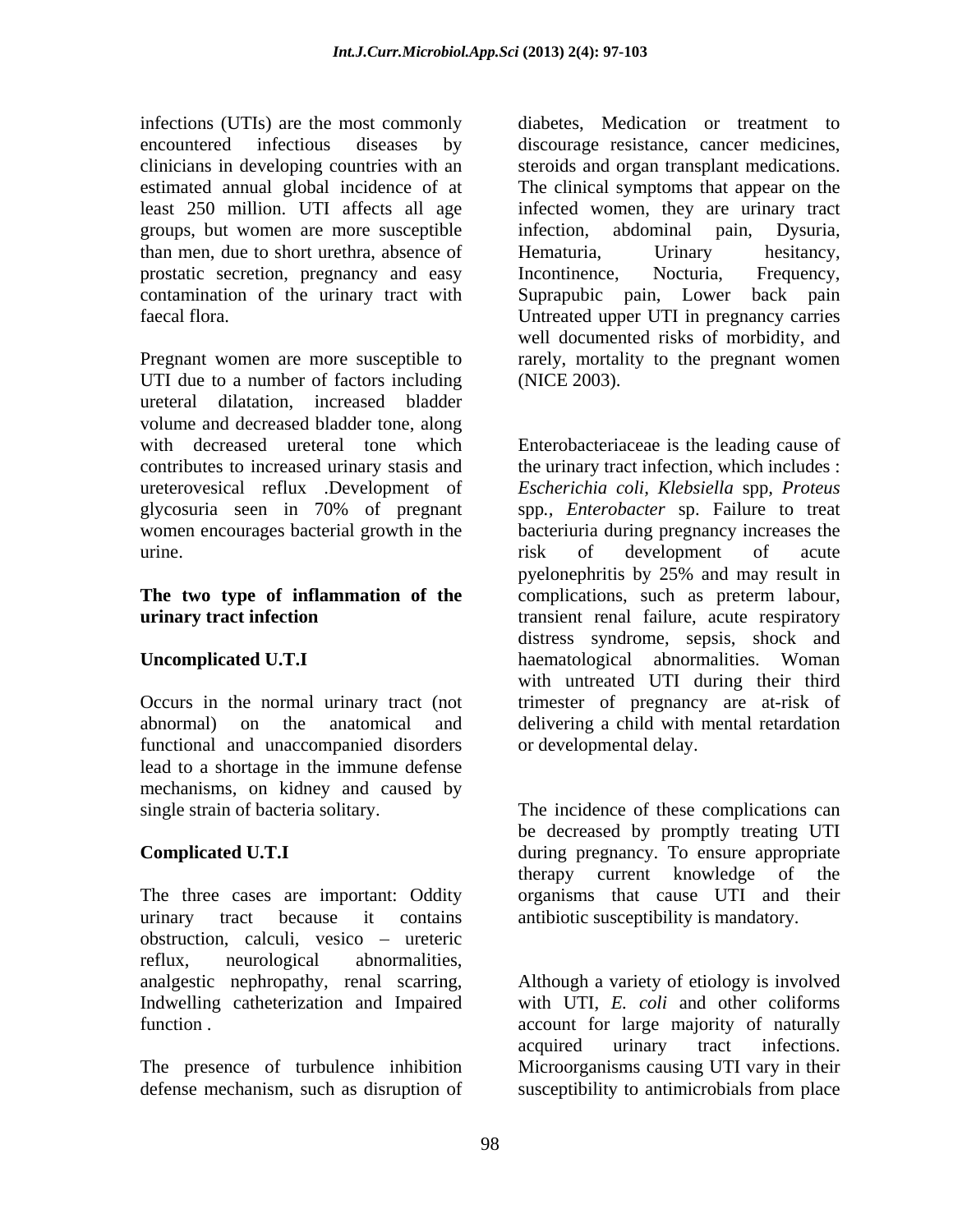to place and time to time. specimens Antibiotic sensitivity testing was

The objective of this includes Isolation and identification of the bacteria that cause of the urinary tract infection in pregnant women. Determine the effect of antibiotics

(280) samples of urine were collected from pregnant women contacting Hospital results we<br>for objection and Dolivery in Wordha the zone. for children and Delivery in Wardha, Yavatmal, Nagpur, Amravati, Akola, Bhandara, Gondia and Chandrapur Cities,<br>
mid stream urine sample was taken for **Results and Discussion** mid stream urine sample was taken for **Results and Discussion** each woman in sterilized test tubes

Urine samples received at the 92/280 (32.85%) of the urine specimens. microbiology Laboratory were plated on Gram-negative bacteria were more Mac-Conkey and Blood agar plates and incubated at  $37^{\circ}$ C for 24 hours. A significant bacterial count was taken as count equal to or in excess of  $10^5$  per milliliter. Identification of pure isolates was done by observing morphological, cultural and biochemical characters according to Cheesbrough (2002-2004). The isolates were identified by Bergey's Manual for Determinative Bacteriology (Bunchanan and Gribbons, 1974)

examined in most medical microbiology berformed using the Kirby-Bauer disc laboratories (Morgan and McKenzie, diffusion method, determining sensitive 1993). and resistant bacteria to antibiotics by Antibiotic sensitivity testing was measuring the diameter of inhibition zone by mm and then compared with the standard diameters that installed in the standard scales.

on the prevailing bacteria isolated from Antimicrobial drug susceptibility testing samples of urine. The samples of urine. The samples of urine. **Materials and Methods** Ceftriaxone (30µg), Ceftazidime(30mg), **Collection of Samples** (*ug*), Amikacin 30 *µg*, Nitrofurantoin (300 clavulanic acid (augmentin) $20/10$  µg, Gentamicin 10  $\mu$ g, Cefotaxime 30  $\mu$ g, Cotrimoxazole  $25 \mu$ g, Ciprofloxacin (5  $\mu$ g)and Norfloxacin (10  $\mu$ g) was done on all bacteria isolated. Interpretation of results was done based on the diameter of the zone.

# **Results and Discussion**

(Karlowsky *et al*., 2006) and (Solberg *et*  A total of 280 urine specimens were *al*., 2006). received from Hospital for children and **Bacterial isolation and antimicrobial** the laboratory. Significant bacteriuria **susceptibility testing**  $\qquad \qquad$  (cultures with  $> 10^5$  colony forming units  $^{\circ}$ C for 24 hours. . A bacteria (31.51%). delivery in Vidarbha during July to October 2012 and these were processed in  $5 \text{ colony forming units}$ (cfu) of bacteria/mL of urine) was found in Gram-negative bacteria were more prevalent (68.46%) than Gram-positive bacteria (31.51%).

 $5<sub>per</sub>$  Of the 92 isolates, the most commonly isolated bacteria were *Escherichia coli* 40 (43.47%), *Klebsiella* spp. 5 (5.43%), *Proteus vulgaris* 18(19.56%), coagulase negative *Staphylococcus 7* (7.6%) and *Staphylococcus aureus* 22 (23.91%) (Table.1).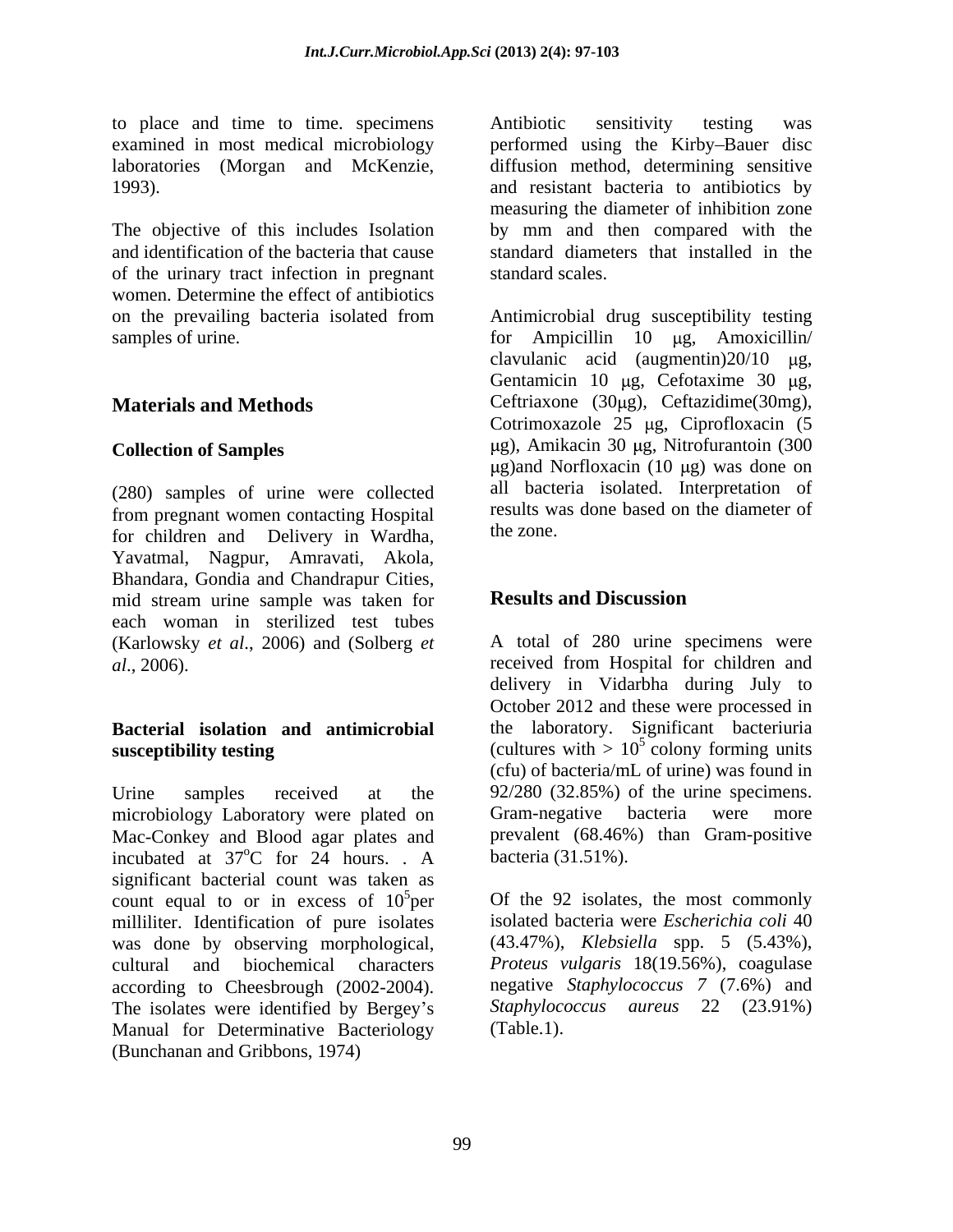| <b>Organism isolated</b> | No of<br>isolates | Percentage $(\% )$ |           | Antibiotics        |            |
|--------------------------|-------------------|--------------------|-----------|--------------------|------------|
| Escherichia coli         | 40                | 43.47%             | S.No      | Name of antibiotic | $%$ of     |
| Klebsiella species       |                   | 5.43%              |           |                    | resistance |
| Proteus species          | 18                | 19.56%             |           | Ampicillin         | 87.5       |
|                          |                   |                    | <u>L.</u> | Augmentin          | 25         |
| Coagulase<br>negative    |                   | 7.60%              |           | Gentamicin         | 25         |
| Staphylococcus           |                   |                    |           | Cotrimoxazole      | 75         |
| S. aureus                | 22                | 23.91%             |           | Amikacin           |            |
|                          |                   |                    |           | Norfloxacin        | 50         |
| Total<br>positive        | 92                | 99.97%             |           | Ciprofloxacin      | 62.5       |
| urine culture            |                   |                    | $\Omega$  | Ceftazidime        | 62.5       |

**Table.1** Distribution of bacteria isolated ceftazidime 56%, Cefotaxime 54%, from urine samples of pregnant women Amikacin 37.5% ciprofloxacin 29%, presenting with symptoms of UTI Gentamicin 27% was noted.

patients with UTIs revealed the presence of high levels of single and multiple commonly prescribed drugs (Table. 2)*.*

*E.coli,* which is the predominant cause of UTI, showed high percentage of resistance to ampicillin (87.5%), cotrimoxazole (75%), ceftazidime (62.5%), ciprofloxacin norfloxacin (50%)and low resistance to Augmentin (25%), cefotaxime(37.5%), Gentamycin (25%), nitrofurantoin  $\overline{I_{\text{LTT}}}$ (12.5%), but all were sensitive to amikacin. amikacin. The sensitive to microorganisms, including both gram

*Klebsiella* spp which is the second most prevalent pathogen of UTI displayed a similar resistance pattern as of E.coli and showed hundred percent resistant to ampicillin however, and all others gram negative isolates were similarly resistant to most of the antibiotics as that of *E. coli* and *Klebsiella* spp. Of the Gram-positive substitutions. organisms 100% resistance to Ampicillin,

ceftazidime 56%, Cefotaxime 54%, Amikacin 37.5% ciprofloxacin 29%,<br>Gentamicin 27% was noted.

| <b>Table</b><br>f organisms to<br>Resistance of |  |
|-------------------------------------------------|--|
| $\cdots$<br>Antibiotics                         |  |

|                                                                                  | 40              |        |                |                           |            |
|----------------------------------------------------------------------------------|-----------------|--------|----------------|---------------------------|------------|
| Escherichia coli                                                                 |                 | 43.47% |                | S.No   Name of antibiotic | $\%$ of    |
| Klebsiella species                                                               |                 | 5.43%  |                |                           | resistance |
| Proteus species                                                                  | 18              | 19.56% | $\mathbf{I}$ . | Ampicillin                | 87.5       |
|                                                                                  |                 |        | <u>L.</u>      | <b>Augmentin</b>          | 25         |
| Coagulase                                                                        |                 | 7.60%  |                | Gentamicin                | 25         |
| negative<br>Staphylococcus                                                       |                 |        |                | Cotrimoxazole             | 75         |
| S. aureus                                                                        | 22              | 23.91% |                | Amikacin                  |            |
|                                                                                  |                 |        |                | Norfloxacin               | 50         |
| Total<br>positive                                                                | 92 <sub>o</sub> | 99.97% |                | Ciprofloxacin             | 62.5       |
| urine culture                                                                    |                 |        |                | Ceftazidime               | 62.5       |
|                                                                                  |                 |        |                | Cefotaxime                | 37.5       |
|                                                                                  |                 |        |                | Ceftriaxone               | 50         |
| Bacterial uropathogen isolates from<br>patients with ITTIs revealed the presence |                 |        | 11.            | Nitrofurantoin            | 12.5       |
|                                                                                  |                 |        |                |                           |            |

antimicrobial resistances against **Dacterial Intection of the utiliary tract** is  $(62.5\%)$ , ceftriaxone  $(50\%)$  and agent to the organism in question is very Bacterial infection of the urinary tract is one of the common causes for seeking medical attention in the community. Micro organisms causing UTI vary in their susceptibility to antimicrobials from place to place and from time to time. So identification of the etiological agent and the selection of an effective antibiotic agent to the organism in question is very important for effective management of patients suffering from bacterial UTIs.

> UTIs are caused by a variety of microorganisms, including both gram positive and gram negativeones. In our study *Escherichia coli* (43.47%) was predominant isolate followed by *Proteus spp.* (19.56%) and *Klebsiella spp.* (5.43%) respectively. This finding is similar to many reports which indicated that gram negative bacteria mostly *E.coli* and *Proteus* spp. are the commonest pathogens isolated in patient with urinary tract infections.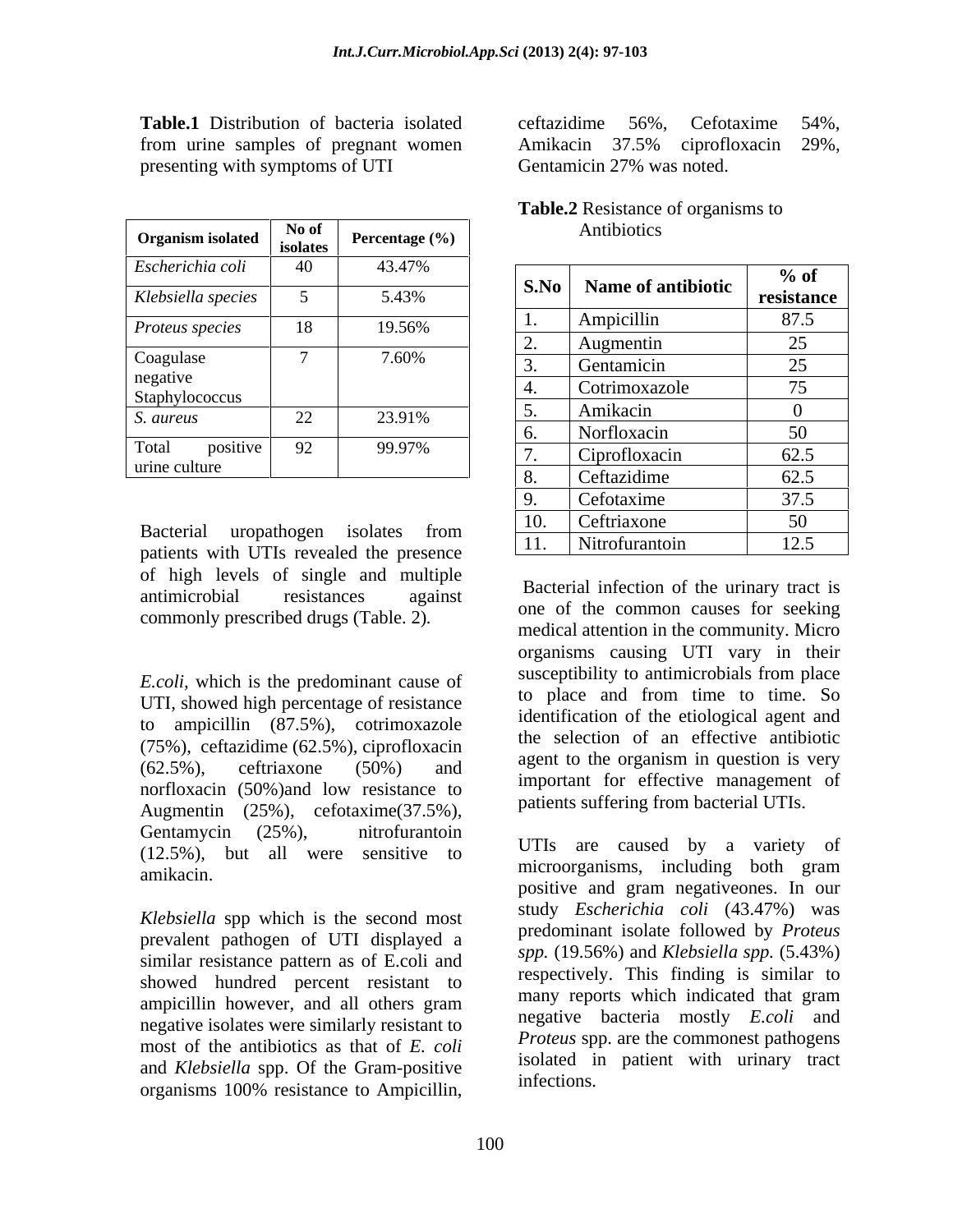**Table.3.** Biochemical tests of gram positive bacteria isolated from samples of urine and some attributes appearance and microscopic.

| Type of Bacteria<br><b>Test</b> | <b>Staphylococcus aureus</b>                                                                   | <b>Coagulase negative</b><br><b>Staphylococci</b> |
|---------------------------------|------------------------------------------------------------------------------------------------|---------------------------------------------------|
| Coagulase                       |                                                                                                |                                                   |
| Haemolysis                      |                                                                                                |                                                   |
| Catalase                        |                                                                                                |                                                   |
| Oxidase                         |                                                                                                |                                                   |
| Qualities appearance            | Colonies of medium-to<br>large-sized karimi-<br>yellowish color, smooth, $\beta$<br>haemolysis | Small colonies of white<br>analysed blood         |
| Attributes microscopic          | Spherical from of the<br>grapes, G+                                                            | Spherical form of the<br>grapes, g+               |

**Table.4.** Biochemical tests of gram negative bacteria isolated from samples of urine and some attributes appearance and microscopic.

A: Acid, K: Alkaline, V: Variable, +: positive. - : Negative, K/A : Alkaline/Acid, A/A : Acid / Acid

Although the spectrum of agents causing The most useful antibiotics in this study UTI in pregnant women is relatively were, Amikacin, Nitrofurantoin, constant, their antibiotic susceptibility Cephotaxime notably. Ampicillin, patterns are different in different geographical locations Cotrimoxazole in the present study was no longer found to resistance. Similar findings were observed be effective for UTI as 75% of by many workers around the world. The uropathogens showed high degree of broad spectrum activity of resistance to it. Previously this antibiotic Fluoroquinolones has made them as one of was used as the drug of choice for the best therapeutic options for UTI. In the empirical treatment of UTI. present study the isolates showed low

were, Amikacin, Nitrofurantoin, Cephotaxime notably. Ampicillin, Ciprofloxacin, Norfloxacin antibiotics which were used to treat UTI, had shown by many workers around the world. The broad spectrum activity of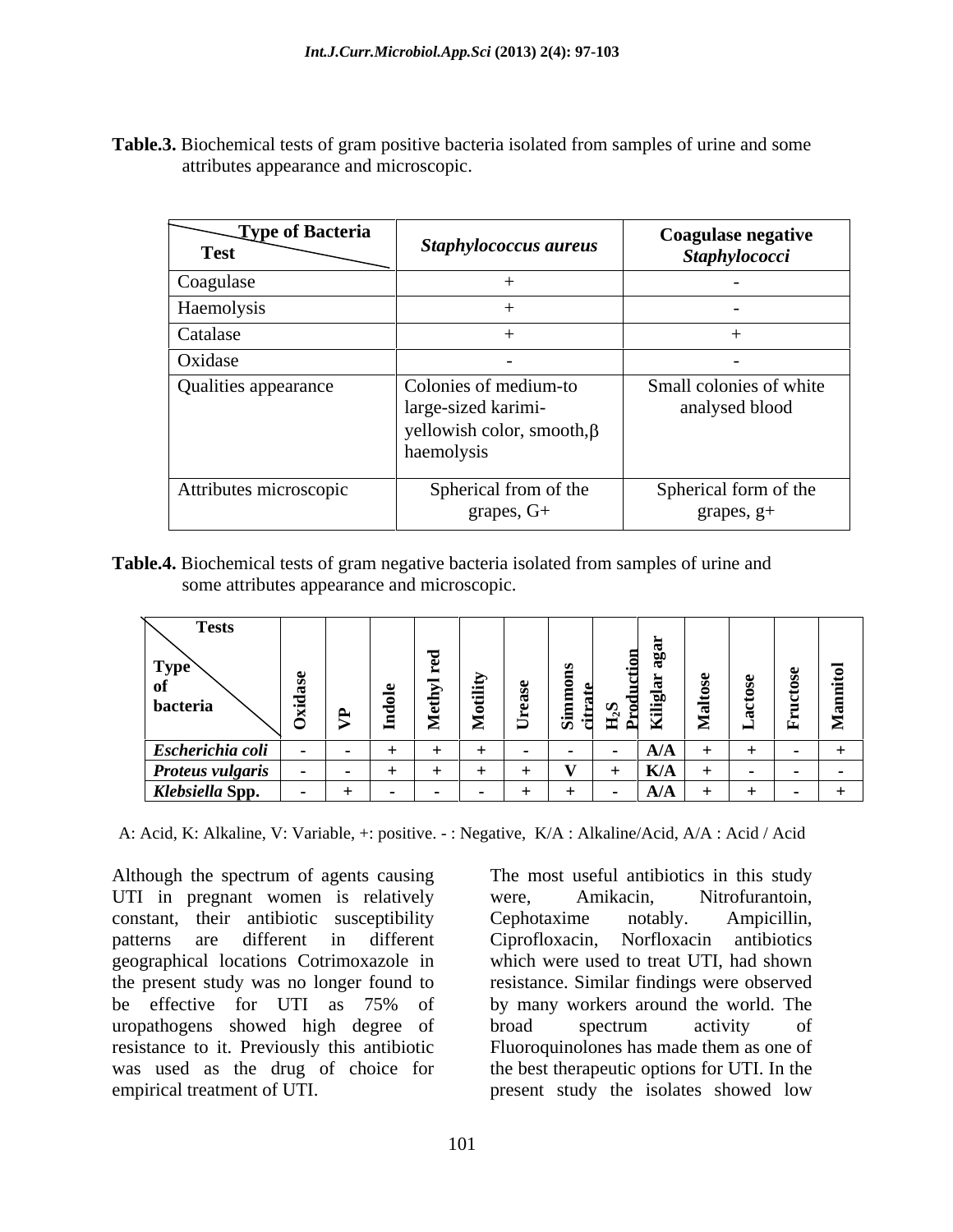degree of susceptibility (37%) to Akinkugbe, F. M., F.B. Familusi and Fluoroquinolones which indicates that they can no more be opted for treating UTI. It is also noted in our study that there is increased resistance to third generation 50: 514-520. organisms are sensitive to Amikacin , so we can suggest Amikacin to be prescribed as the empirical treatment for UTI . This is similar to the findings reported previously bacteria isolated from subjects with

We wish to acknowledge the sincere contributions of the following people: Doctors of Vidarbha of Hospitals for Annals of Bio<br>Children and Delivery for giving the 516-521. Children and Delivery, for giving the expedited ethical approval for this study; Mr. Dhiraj U.Sharma, Mr. Harish al. Intl J An<br>Wadekar and Mr. Sandin Petare for his 22: S61-S64. Wadekar, and Mr Sandip Petare for his <br>moral support: Dr Om Mohoday Baron, E.J., S.M. Finegold. 2002. moral support; Dr. Om Mohoday, Baron, E.J., S.M. Finegold. 2002.<br>Principal of J.B. College of Science for Microorganisms encountered in the providing the laboratory for conduct this study. diagnostic microbiology (9thedition).

- Abdulrahman, M. B., I. Amirlak and Shamran, I. O. 1992. Urinary tract infection in children is still Chemo. 46: 29-34.
- Adeyemo, A. A., R.A. Gbadegesin, I.N. 543.<br>Onvemenen and Ekwegzor C. C. Gilstrap, L.C., Ramin, S. M. 2001. Onyemenen and Ekweozor, C. C. 1994. Urinary tract pathogens and Ubstet. Gyposternal Ubstet. Comparison of the contract of the contract of the contract of the contract of the contract of the contract of the contract of the contract of the contract of th anti-microbial sensitivity in children in Ibadan, Nigeria. Ann. Trop. Paediat. 14: 271-274. Chemo. 14:  $17-23$ .<br>Pacto O. A. O.O. Johnness J. N. Gupta, K., T.M. Hooten and Stamm.
- Aiyegoro, O. A., O.O. Igbinosa, I.N. Ogunmwonyi, E.E. Odjadjare, O.E. W.I.<br>Johinosa and Okoh A J 2007 50. Igbinosa and Okoh, A. I. 2007. (UTI) among children and adolescents in Ile-Ife, Nigeria. African. J. Microbiol. Res*.*1: 13-19.
- Akinkugbe, O. 1973. Urinary tract infection in infancy and early childhood. East African. Medical. J. 50: 514-520.
- cephalosporin, Ceftazidime. Almost all Akinyemi, K. O., S.A. Alabi, M. A.Taiwo in India. urinary tract infections in Lagos, and Omonigbehin, E. A. 1997. Anti microbial susceptibility pattern and plasmid profiles of pathogenic bacteria isolated from subjects with Nigeria. *Nigeria Quarterly Journal of.*
- **Acknowledgement** Al-Issa, M..2009. *Middle East Journal of Family Medicine* 7.
	- Delzell, J.E., Jr and Lefevre, M.L.2000. American.Fam. Physi. 61: 713-21.
	- Annals of Biological Research, 2011,2(5) : 516-521.
	- Baris ic´ Z, Babic´-Erceg A, Borzic´ El, *et al*. Intl J Antimicrob. Agents. 2003; 22: S61-S64.
- **References** Missouri) 1994:256. Baron, E.J., S.M. Finegold. 2002. Microorganisms encountered in the urinary tract. In (Eds .Bailey, Scott's (Mosby publishers, St. Louis, Missouri) 1994:256.
	- Chaliha, C. and Stanton S.L. 2002. *British J. Urol. Inter.* 89: 469-476.
	- Christensen, B., 2000. J. Antimicro. Chemo. 46: 29-34.
	- mismanagement problem. Emir. Dwyer, P.L., and O Reilly, M. 2002. Curr. Medical. J. 10: 13-18. Opinion. Obstet. Gynecol*.* 14: 537 543.
		- Gilstrap, L.C., Ramin, Obstet. Gynecol. Clini. North Amer. 28:581 91.
		- Grubenberg, G.N., 1984. Antimicrob. Chemo.  $14: 17 - 23$ .
		- Gupta, K., T.M. Hooten and W.E.2001. Ann. Inter. Medi. 135: 41- 50.
	- Incidence of urinary tract infections Kutlay, S., B. Kutlay, O. Karaahmetoglu, (ITD among children and adolescents C. Ak and Erkaya, S. 2003. J. Kutlay, S., B. Kutlay, O. Karaahmetoglu, C. Ak and Erkaya, S. 2003. J. Reprod. Med. 48: 627-630.